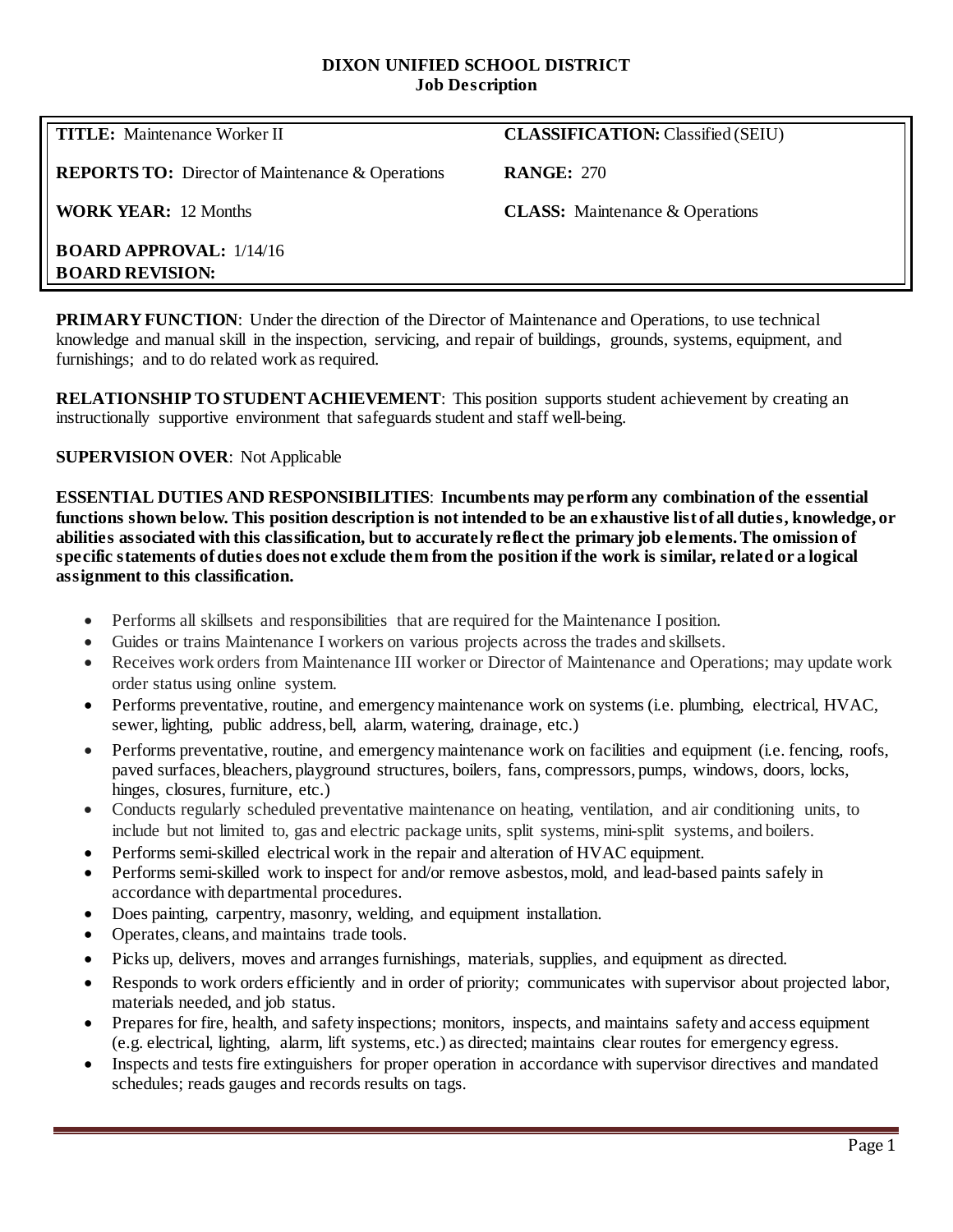- Monitors building conditions; reports sanitary/safety violations, fixture malfunctions, and damages to facilities; actively participates in emergency situations.
- Ensures that assigned buildings and job sites are secured at the end of the day.
- Cleans job site after completing projects; removes trash and debris from job site.
- Anticipates and replenishes routine consumable supplies to avoid work schedule interruptions.
- Uses a computer to research needed parts and materials.
- Reports all major repairs and requisitions to director prior to any expenditure of funds.
- Calls and schedules the service of subcontractors at the direction of the Director of Maintenance and Operations.
- Meets with subcontractors at job sites to grant access and specify work hours.
- Consults with supervisor to schedule work and avoid disrupting building activities except during emergencies.
- Prepares/maintains accurate records and submits required paperwork on time.
- Assists Maintenance III workers in the performance of their duties.
- Assists on a broad variety of projects within the Maintenance and Operations department.
- Drives District vehicles between school sites, vendors, and various locations in the performance of job duties.
- Wears District-provided work attire appropriate for the position.
- Cares for, supervises, controls, and protects students in a manner commensurate to assigned duties and responsibilities.
- Completes other reasonable duties as assigned.

## **TRAINING, EDUCATION, AND EXPERIENCE:**

- High school diploma or the equivalent; may be satisfied by appropriate experience and recommendations verifying sufficient knowledge and skills.
- One to three years' experience in building, institutional, and/or grounds maintenance work OR an equivalent combination of experience and education from which comparable knowledge, skills, and abilities have been achieved.
- Prior experience working in a public school setting preferred.

# **LICENSES AND OTHER REQUIREMENTS:**

- Requires a valid California Driver's License an insurable status by the District's carrier.
- Fingerprint/criminal justice clearance.
- Possession of a negative TB risk assessment certificate and, if risk factors are identified, a negative TB examination, that is no more than 60 days old and renewable at least once every four years.

## **KNOWLEDGE AND ABILITIES: The following outline of essential knowledge, abilities, and physical requirements is not exhaustive and may be supplemented as necessary in accordance of the job.**

#### KNOWLEDGE OF\*:

- Technical maintenance and repair procedures (i.e. mechanical, electrical, plumbing, carpentry, masonry, etc.).
- Methods to maintain, repair, and modify building systems (i.e. HVAC, communication, security, etc.).
- Basic tools and terms used in building and grounds maintenance work.
- Technical methods and practices followed in the maintenance of tools, machinery, and equipment.

#### ABILITY TO\*:

- Estimate the scope of each work assignment and secure necessary tools and materials to complete the assigned work.
- Operate a variety of trade tools and equipment.
- Drive a pick-up truck.
- Meet rigid deadlines, and perform tasks that require strenuous, physical exertion.
- Maintain confidentiality of privileged information obtained in the course of work.
- Exercise caution and comply with health and safety regulations.
- Understand and carry out multi-step oral and written instructions.
- Form and maintain cooperative and effective working relationships with others.